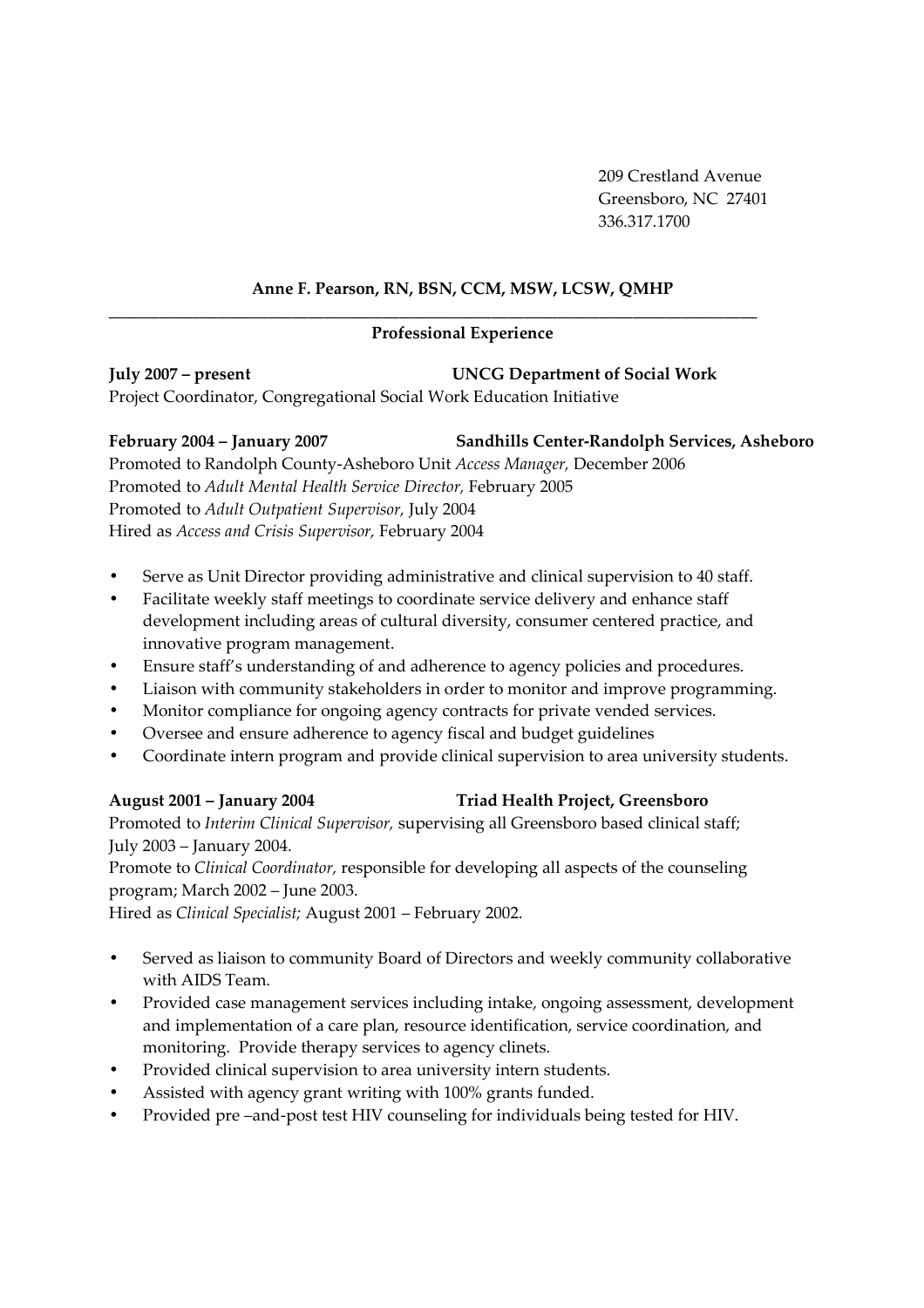- Served as agency Privacy Officer, ensuring HIPAA compliance.
- Member of the agency Quality Assurance Committee, ensuring client files are in accordance with state and federal guidelines.

### **January 2000 – May 2001 Triad Health Project, Greensboro**

*Intern* 

- Performed case management activities including intake, ongoing assessment, development and implementation of a care plan, resource identification, service coordination, and monitoring.
- Conducted individual counseling sessions with a culturally diverse client base.
- Wrote and was awarded funding for three agency grants.

### **January 1996 – Present Independent Contractor, Greensboro**

*Nurse Case Management/Work Licensed Clinical Consultant* 

- Provide clinical consultation to local non-profit.
- Provided consultative services for Hospital Inpatient Insurance Appeals, Worker's Compensation, and Social Security Disability.
- Conducted case file analysis to ascertain medical necessity and develop case-management claim strategy.
- Negotiated contracts for rehabilitation services and recommended cost effective alternatives.

### **November 1997 – August 1999 Concentral/LabCorp, CorVel/LabCorp, Burlington**

*Telephonic Nurse Case Manager*

- Dedicated to national account managing Workers' Compensation, lost time claims, for 20,000 employees in 49 states (excluding monopolistic, managed care states).
- Piloted in-house telephonic nurse case management program resulting in a 25% decrease in lost claims.
- Developed proactive treatment plans facilitating early return to work.
- Coordinated treatment utilizing interdisciplinary team to optimize care.
- Functioned as liaison with short-term disability carrier for integrated approach disability.
- Participated in LabCorp Risk Management Department committee.
- Experienced in determining most efficacious and cost effective treatment.

### **August 1991 – January 1996 Candice Apple & Associates, Greensboro**

*Medical Resource Manager/Executive Administrator to President/CEO* 

- Co-managed daily operation of national Social Security Disability advocacy firm.
- Officer of the Corporation Assistant Secretary.
- Co-authored operations and training manuals, conducted staff training seminars and maintained personnel files in accordance with federal laws.
- Represented disabled clients at hearings before Administrative Law Judge.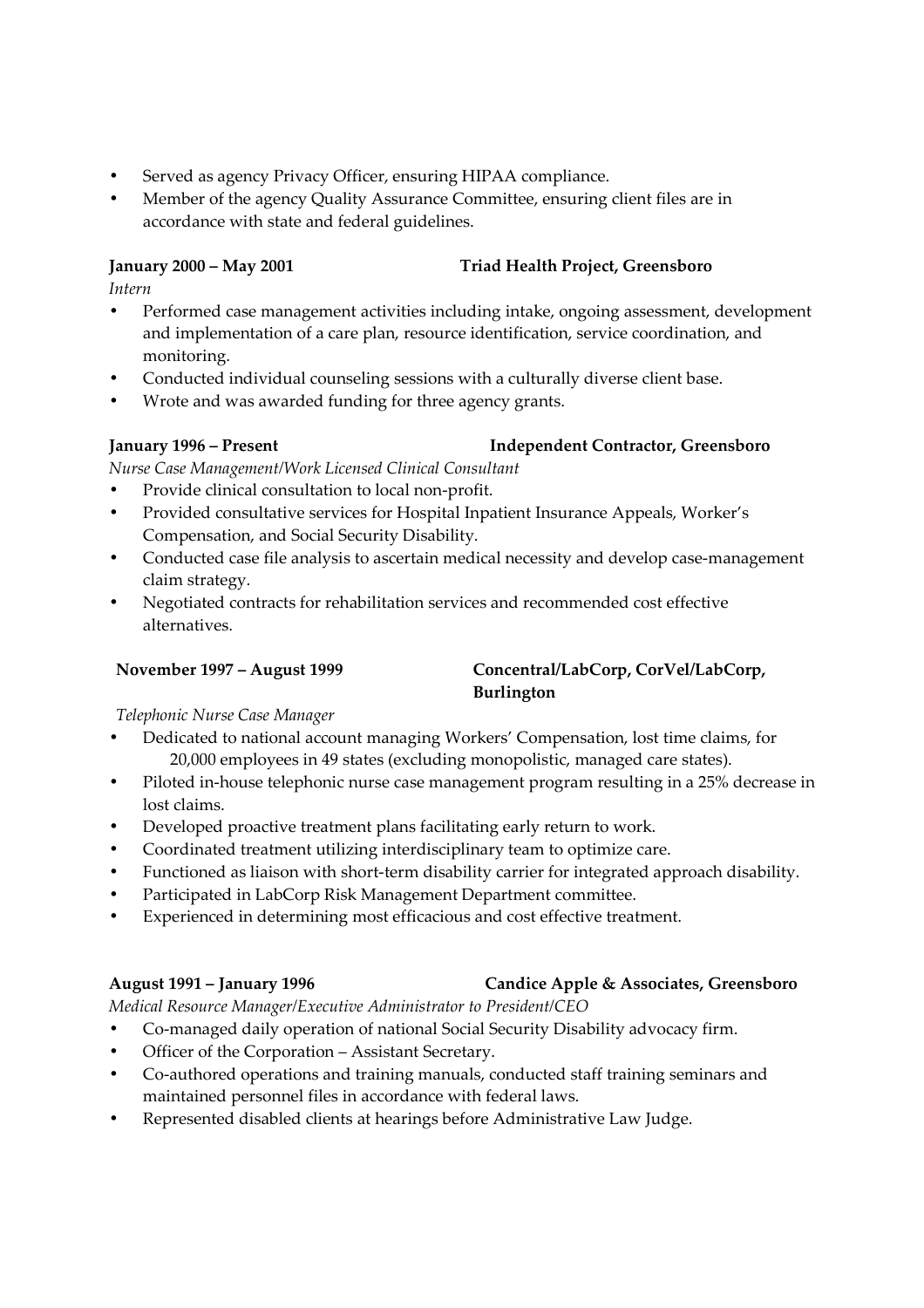- Drafted all legal briefs in support of disability.
- Experienced in working with individuals with physical and psychologist disabilities, including intake and intervention.

**August 1989 – January 1992 Wesley Long Community Hospital,** 

# *Certified Respiratory Therapy Technician – Registry Eligible*

• Responsible for all aspects of chronic and emergent respiratory care.

# **January 1987 – August 1989 Pearson Textiles Inc, Sanford**

*Personnel Director* 

• Responsible for all aspects of human resources in a family-owned and operated business.

# *Pulmonary Lab Technician*

• Obtained and interpreted arterial blood gases; Administered pulmonary function tests.

# **Education**

## **August 1999 – May 2001 University of North Carolina,**

# **Greensboro**

**Greensboro** 

Obtained Mater of Social Work (MSW) while maintaining 4.0 grade point average (GPA) and two part-time jobs.

# **December 1998 Pfeiffer University, Charlotte**

Completed 10 credit hours towards MBA.

# **Auguat 1989-May 1991 University of North Carolina,**

 **Greensboro, NC** 

Obtained Bachelor of Science in Nursing (BSN) while maintaining full-time employment and full academic load.

## **August 1982 – May 1984 Sandhills Community College,**

# **Southern Pines**

Associate in Applied Science (AAS) – Respiratory Therapy.

# **August 1977 – May 1981 Appalachian State, Boone**

Bachelor of Science (BS) – Sociology with concentration in Social Work.

**June 1984 – December 1986 Moses H. Cone Memorial Hospital, Greensboro**